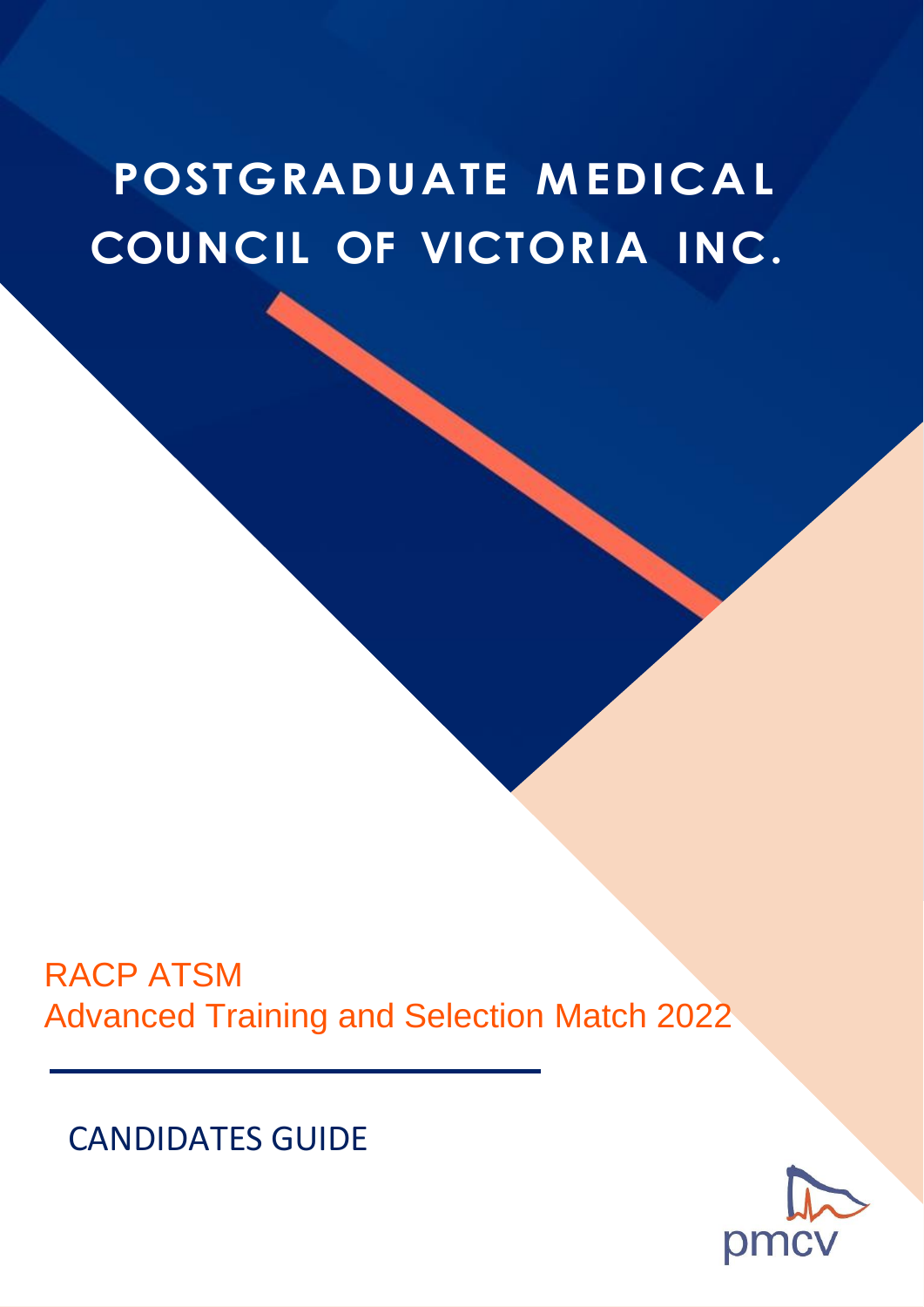# Contents

Disclaimer:

The material presented in this Guide is presented as an information source only and is correct at time of publication. The information is provided solely on the basis that readers will be responsible for making their own assessment of matters presented herein.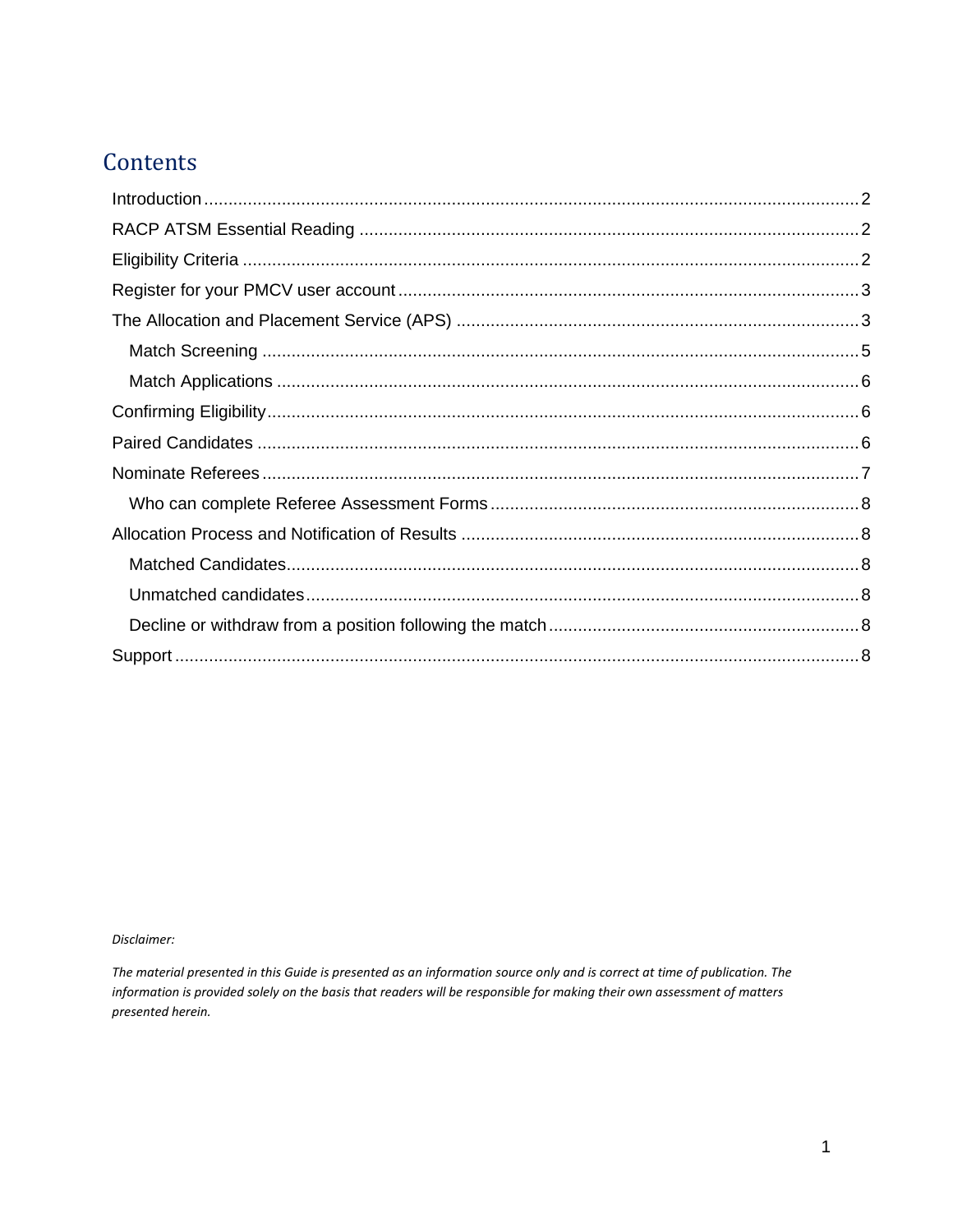## <span id="page-2-0"></span>Introduction

The Postgraduate Medical Council of Victoria Inc. (PMCV) conducts the Royal Australasian College of Physicians (RACP) ATSM Matches on behalf of RACP in accordance with the [Code of Conduct](https://app.pmcv.com.au/aps/content/code-of-conduct) published on the [PMCV Allocation and Placement Service \(APS\) website.](https://www.pmcv.com.au/)

This guide contains information about how to use the APS to apply for selection for Advanced Trainee positions through the RACP ATSM Matches. For detailed Match information please refer to the Business Rules for each specialty match.

The match process will allow RACP Advanced Trainee candidates to have the opportunity to be matched to approved positions.

**All reading material referred to in this document and a series of FAQs can be found on the PMCV RACP ATSM Matches website page<https://www.pmcv.com.au/2022-racp-atsm-matches/>**

*NOTE: It is recommended to access the APS using Chrome rather than Internet Explorer.*

## <span id="page-2-1"></span>RACP ATSM Essential Reading

All candidates must read and comply with the **[PMCV Code of Conduct.](https://app.pmcv.com.au/aps/content/code-of-conduct)** Ensure you read through the Code of Conduct prior to applying to participate in any match. Only preference positions you will accept. If you are successfully allocated to a position in the match, Candidates **must** accept their allocated position, as allocations are binding.

In the case of extenuating circumstances which prevent you from accepting the allocated position, you must apply to the health service to release you from the position and obtain a written release from the individual health service concerned. The circumstances under which a release may be contemplated must normally be exceptional and related to hardship.

In addition, it is essential that you read the following Match documents thoroughly which may differ for each match:

- Business Rules
- Schedule of Dates
- Health Services Directory

These documents provide specific information relating to each match.

# <span id="page-2-2"></span>Eligibility Criteria

To be eligible to apply for selection as an Advanced Trainee with the RACP, you must hold GENERAL medical registration in Australia. In addition, you must be registered with the RACP, and have successfully completed Basic Physician Training examination requirements.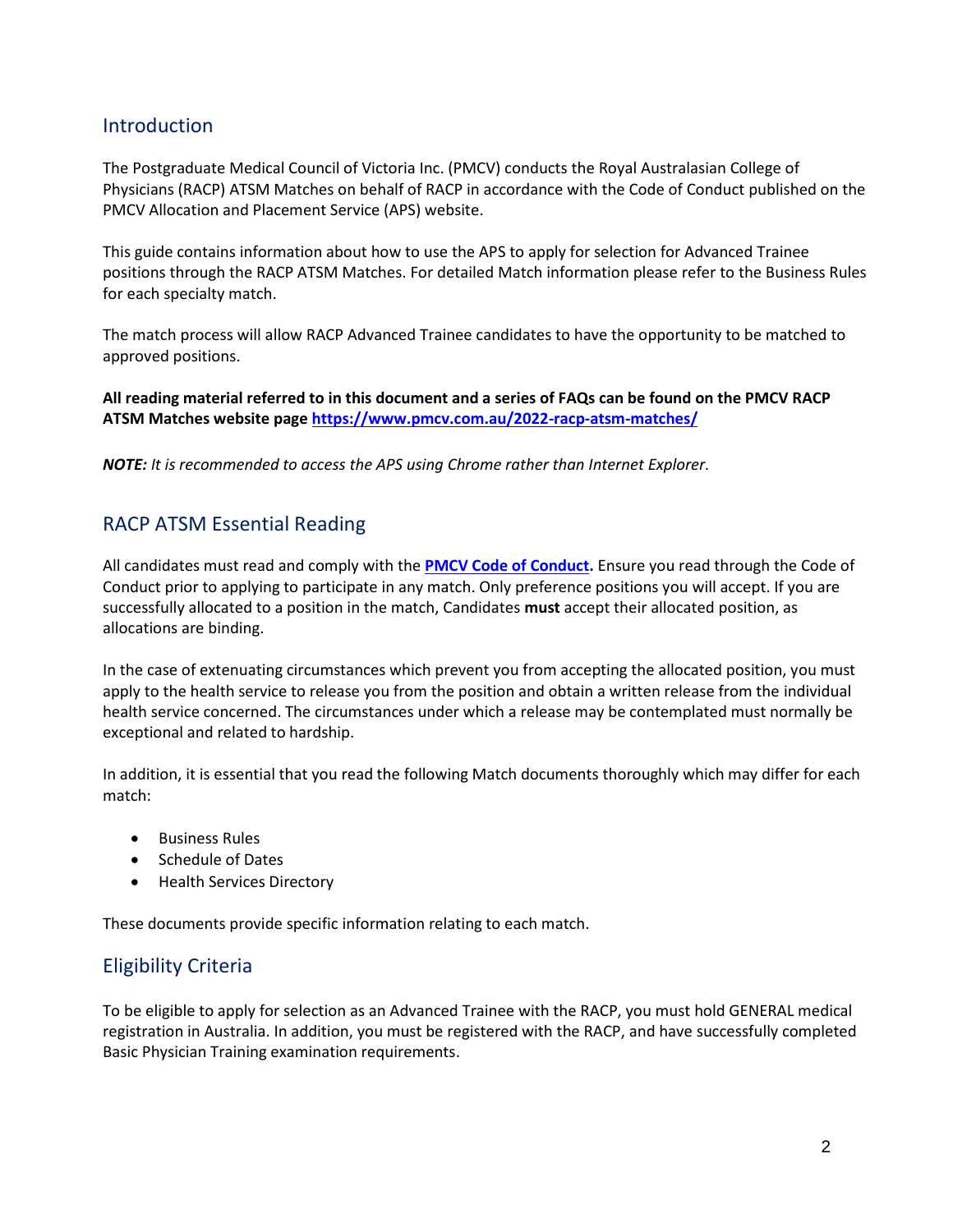#### **Residential qualification:**

Although the RACP does not have any specific residential requirements for trainee registration, selection committees are aware that the employing health service(s) or institutions may have citizenship/residency requirements which need consideration in appointment decisions. Overseas trained specialists must be residing in Australia and hold a valid working visa for their application to be considered by the employing institutions.

Australian and New Zealand citizens and applicants with permanent residency who are eligible for appointment will be offered positions before those with temporary visas.

## **APS USER Guide**

#### <span id="page-3-0"></span>Register for your PMCV user account

If you have not done so already, please visit the [PMCV website a](https://app.pmcv.com.au/register)nd register for a candidate account.

|                                                                                                                                                                                                                       |                                         | <b>Register for your PMCV User Account</b>             |                                      |  |
|-----------------------------------------------------------------------------------------------------------------------------------------------------------------------------------------------------------------------|-----------------------------------------|--------------------------------------------------------|--------------------------------------|--|
| You must have a PMCV account to apply for a Match.                                                                                                                                                                    |                                         |                                                        |                                      |  |
| 1) If you have not previously created an account, please visit the PMCV website (www.pmcv.com.au) and hover on Login,<br>located in the top menu bar, and go to the Register now area and select 'Create my account'. |                                         |                                                        |                                      |  |
| About $\sim$ Accreditation $\sim$ Education & Training $\sim$<br><b>DMC</b>                                                                                                                                           |                                         | Medical Workforce - Services - News Calendar Q         | Login                                |  |
|                                                                                                                                                                                                                       |                                         | <b>Register now</b><br>New to PMCV? Create on          | Login<br>Hove on account? Login now. |  |
|                                                                                                                                                                                                                       |                                         | widwit batteria hap hous trauteur<br>Create my account |                                      |  |
| 2) Ensure when answering the first question: Role you Select Candidate.                                                                                                                                               |                                         |                                                        |                                      |  |
| 3) Select <doctor> profession from the drop down menu</doctor>                                                                                                                                                        |                                         |                                                        |                                      |  |
|                                                                                                                                                                                                                       | man.<br>Condidate                       | Register for your PMCV occount                         |                                      |  |
| 4) Complete all questions and create a password when requested<br>finally click Create Account.                                                                                                                       | Profession<br>threat is soon profession |                                                        |                                      |  |

If you participate in other Matches in subsequent years, you can reuse this same account, so please ensure you use an email address to which you will have access in the future. It is **not** recommended for candidates to use their student email address for this reason. Please log into your existing account with your email address.

# <span id="page-3-1"></span>The Allocation and Placement Service (APS)

The APS is designed to be impartial and transparent. It enables PMCV to collect applications to matches and all the necessary information required as part of an application, such as CV, referee reports, candidate preferences and other supporting documentation. Health Services are then able to review this information and after an assessment process, rank candidates in order of preference.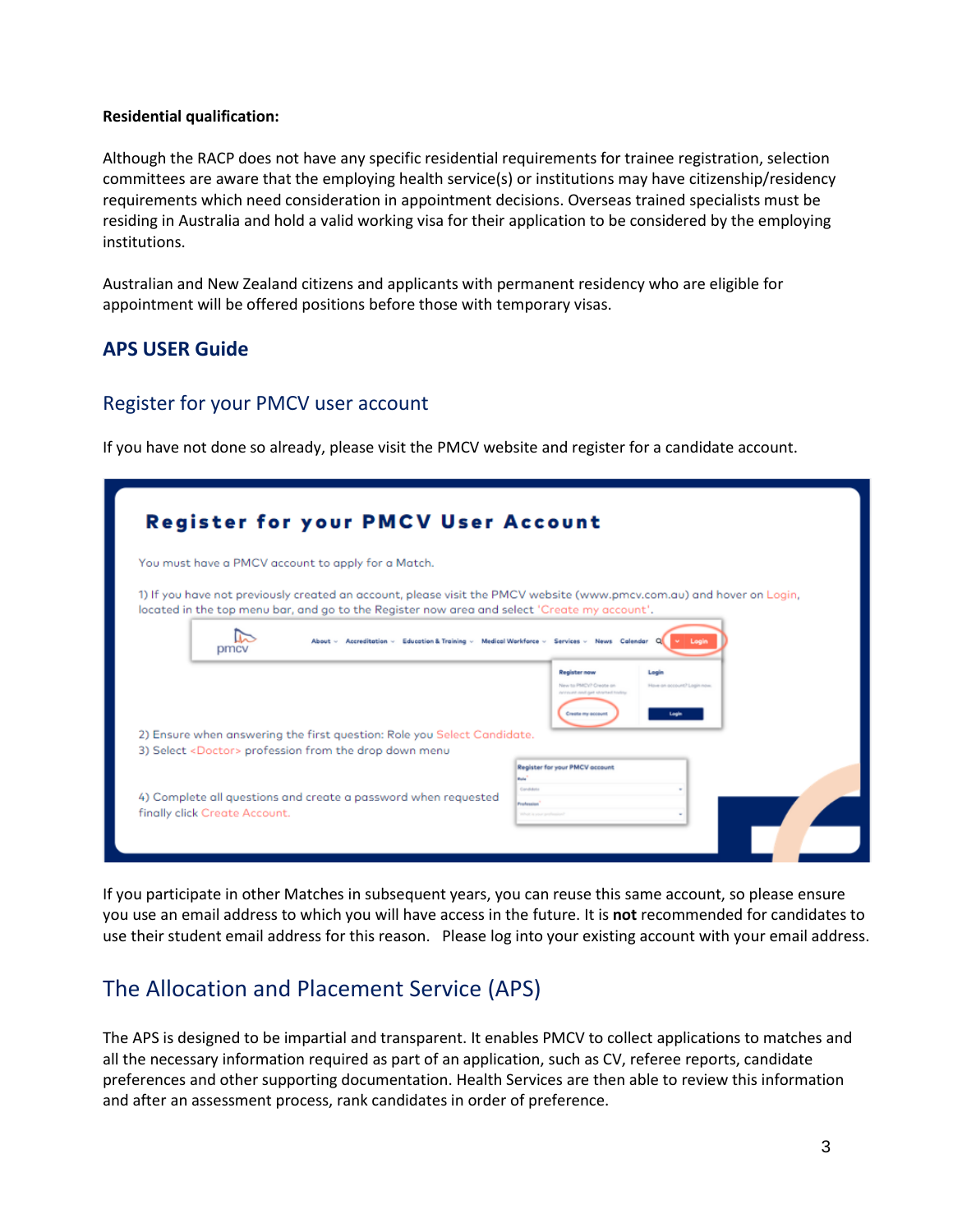When the results are due, PMCV run an algorithm. It's a purely mathematical process that seeks to match the preferences of both candidates and health services.

The APS can be used on any web enabled device, including mobile phones.

PMCV has detailed help guides a[t https://app.pmcv.com.au/help.](https://app.pmcv.com.au/help)

## Log into the APS

|                                                                                                                        | How to log into the APS                                                                                             |                                                          |                             | Intern Match                 |                          |
|------------------------------------------------------------------------------------------------------------------------|---------------------------------------------------------------------------------------------------------------------|----------------------------------------------------------|-----------------------------|------------------------------|--------------------------|
|                                                                                                                        | There are a couple of ways to log in to the Allocation and Placement System                                         |                                                          |                             | <b>Register with PMCV</b>    | One time<br>regletration |
|                                                                                                                        |                                                                                                                     |                                                          |                             | <b>Apply to Intern Match</b> | Femm 9 May               |
| 1) If you have been provided a direct link to a specific PMCV Match page, there is a login<br>option on the Match page |                                                                                                                     |                                                          |                             | <b>My Application</b>        | Fram 9 May               |
|                                                                                                                        |                                                                                                                     |                                                          | <b>Match Stage</b>          |                              | UPCOMING                 |
|                                                                                                                        |                                                                                                                     |                                                          |                             |                              |                          |
|                                                                                                                        | 2) Log in from the Home Screen and find the Match you are looking for via the drop down under the Medical Workforce |                                                          |                             |                              |                          |
| pmcy                                                                                                                   | About v Accreditation v Education & Training v Medical Workforce v Services v News Calendar Q                       |                                                          | $\vee$ Innin                |                              |                          |
| OR<br>section on the home screen tool bar.                                                                             |                                                                                                                     | <b>Register now</b>                                      | Login                       |                              |                          |
|                                                                                                                        |                                                                                                                     | New to PMCV? Create on<br>account and get started today. | Have an account? Login now. |                              |                          |

# Personalised Welcome Page/Dashboard

|       | Welcome back                                                                            |                                                                                                                    |
|-------|-----------------------------------------------------------------------------------------|--------------------------------------------------------------------------------------------------------------------|
|       |                                                                                         | Once you have registered with PMCV, when you log back in you will automatically be taken to a personalised landing |
| page. | Your dashboard                                                                          |                                                                                                                    |
|       | <b>Welcome back,</b>                                                                    |                                                                                                                    |
|       | <b>Meredith</b>                                                                         |                                                                                                                    |
|       |                                                                                         |                                                                                                                    |
|       | <b>LATEST UPDATES</b>                                                                   |                                                                                                                    |
|       | <b>News and Insights</b> See more<br>Keep up to date with all the latest news from PMCV |                                                                                                                    |
|       |                                                                                         |                                                                                                                    |
|       | EMPLOYMENT<br><b>Medical workforce</b> See more                                         |                                                                                                                    |
|       |                                                                                         |                                                                                                                    |
|       | Allocation & Placement Service                                                          | Click on the view matches to be                                                                                    |
|       | Matching condidates to employment                                                       | taken to the list of available                                                                                     |
|       | <b>View matches</b>                                                                     | matches                                                                                                            |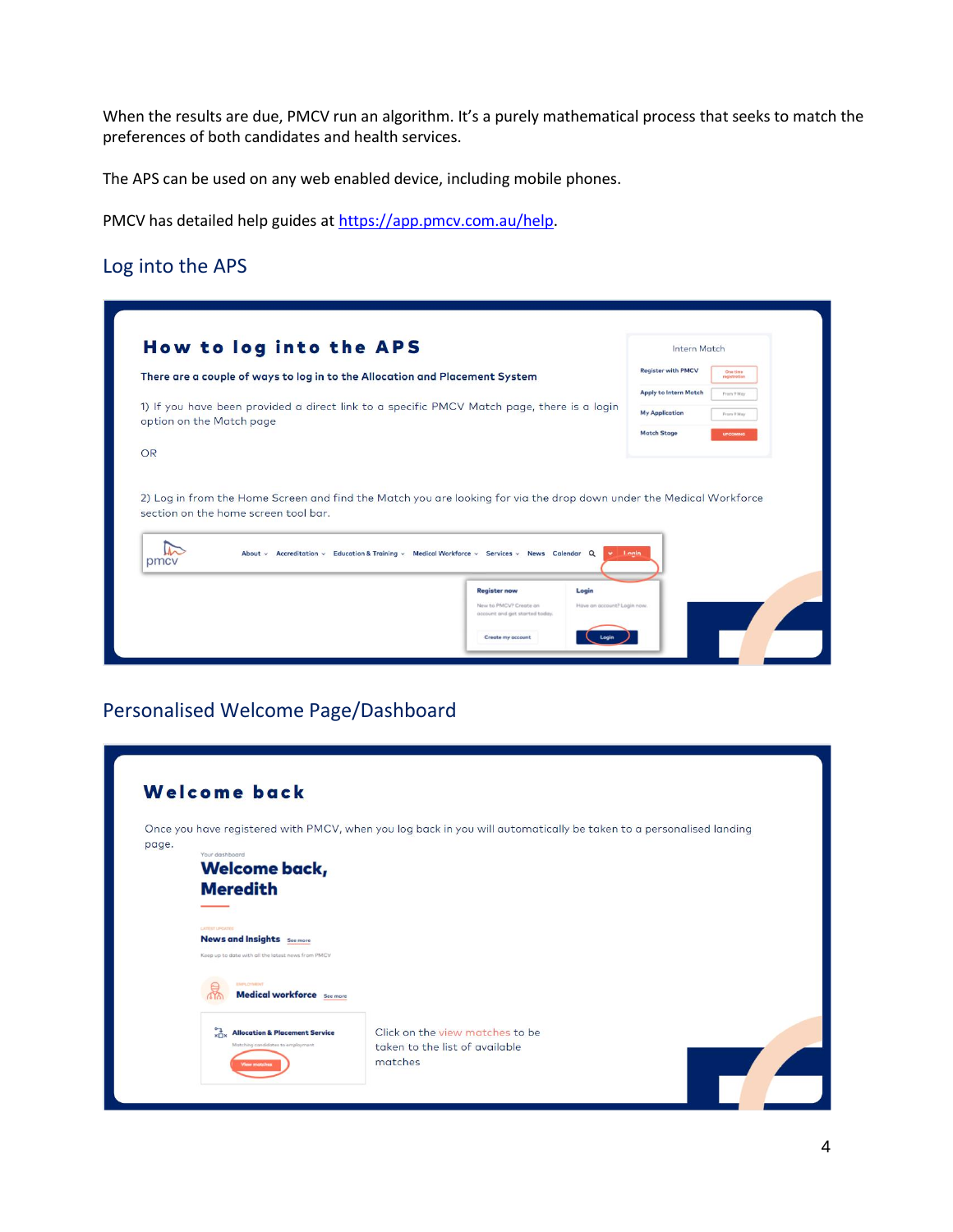# Searching for available Matches



If you are registered to participate in any matches, these will be viewable in 'My current matches'.

Users can click 'Learn more' to access the process dates, information about participating Health Services, and reading materials such as the Match Business Rules and policy documents. The Apply button will only be accessible when the Match opens for applications.

#### <span id="page-5-0"></span>Match Screening

When candidates click on the Apply button, they will be presented with a pre-selection question.

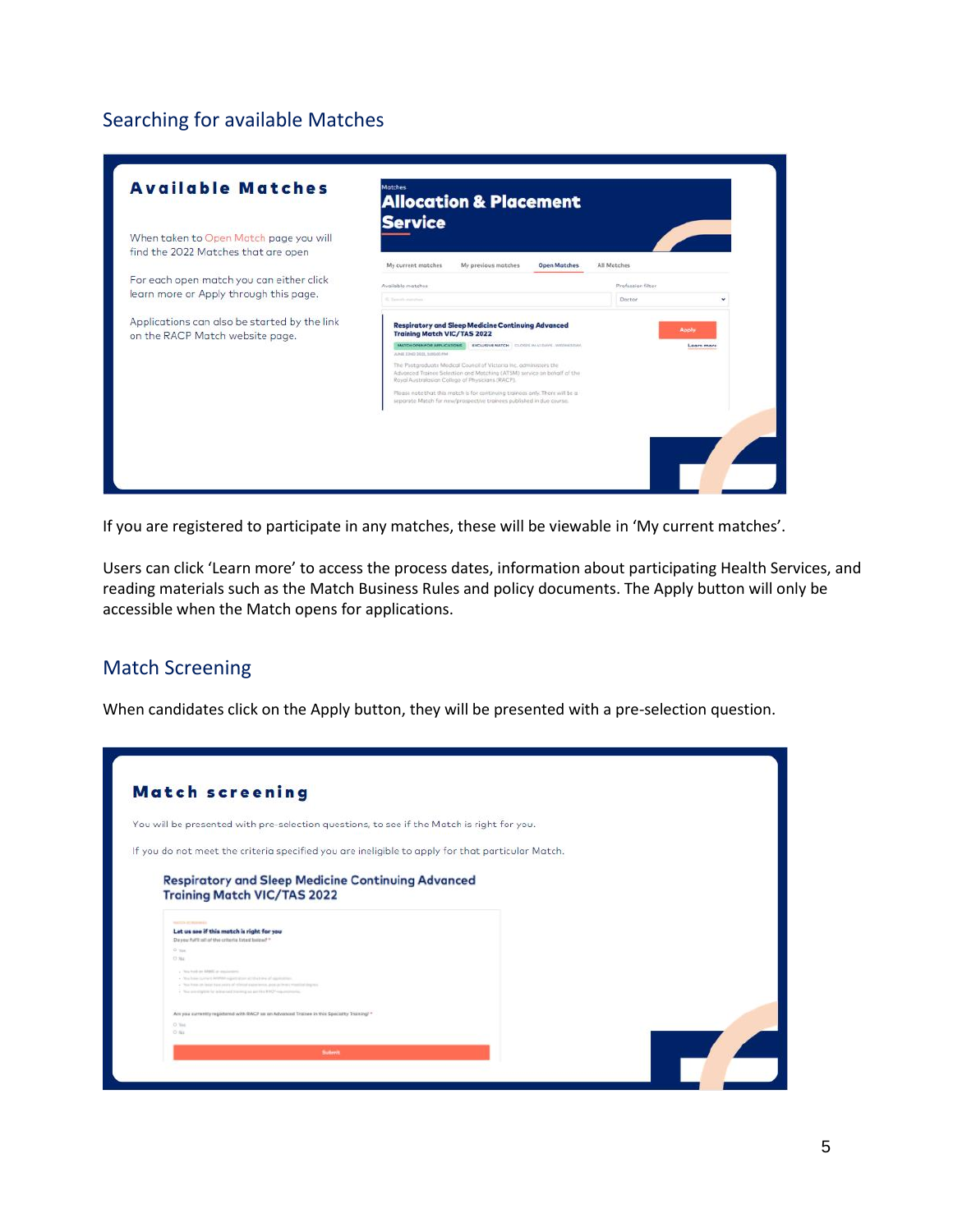# <span id="page-6-0"></span>Match Applications

Once you have registered for a Match, you will see a checklist which will show you the steps you need to complete during the candidate registration period.

|                                                                                                                                                                                                                                          | alin                                                                                                                                                                                                                                                                                                                                                                                                                                                                                                                             | 7. Alicadas & Pleasmed Service Method Howltwerks Medical Worldway      | $\mathbf{E}$ at lattice.                                             |
|------------------------------------------------------------------------------------------------------------------------------------------------------------------------------------------------------------------------------------------|----------------------------------------------------------------------------------------------------------------------------------------------------------------------------------------------------------------------------------------------------------------------------------------------------------------------------------------------------------------------------------------------------------------------------------------------------------------------------------------------------------------------------------|------------------------------------------------------------------------|----------------------------------------------------------------------|
| <b>Match Application process</b>                                                                                                                                                                                                         | <b>Allocation &amp; Placement</b><br><b>Service</b>                                                                                                                                                                                                                                                                                                                                                                                                                                                                              |                                                                        |                                                                      |
| Candidates who successfully complete initial screening for a<br>Match, will see a checklist which displays the activities<br>required for the Match. Complete all elements, when you do a<br>green tick will display beside the element. | My current matches<br>My previous matches<br>Intern Match 2022<br>OWNERSTWITER EXCHIPANTER CONTINUES SURFACE AND<br><b>Christinia</b> Antibodie Pre-<br>Matahogan for:<br>Registeration.                                                                                                                                                                                                                                                                                                                                         | Open-Motches<br>All Matches                                            | View my details<br><b>Process timeline</b><br>Conclutory (C) 150ml/2 |
| Once all information is entered, your status will remain as<br>PENDING until PMCV have verified you as eligible for the<br>match. The approval process will be completed by PMCV by<br>the Match Applications close date.                | Integrates Sternategy Productions and<br>CV completion<br>Nomination of referent and referee completion of referee report forms.<br>Submission of stighting criteria and supporting discurrentation to PMCY<br>Please note: Supporting decumentation is CIVLF required from NZ<br>graduated that do not have a Medial Intern Placement Number, VEPA<br>Prizetty Cross 2 consistatus from Interstate universities, or Interstate<br>Special Consideration centidates<br>Candidate registration closes at Spre AESR on 9 June 2022 |                                                                        |                                                                      |
| Once approved your status will display as Registration<br>Approved.                                                                                                                                                                      | <b>PROTECTIVE</b><br><b>Bushels shocker without</b><br>Register for motch<br><b>Boday details</b>                                                                                                                                                                                                                                                                                                                                                                                                                                | <b>STATISTICS</b><br>June 195, 2002<br>June 16, 2022<br>June 14th 2022 | partes.<br>Completed IR<br>Condidota (D: 11868) G<br>Completed IP    |
| The image to the right is an example only and different Matches have different                                                                                                                                                           | Eighilty<br>Add proferences<br><b>Norwington role rees</b>                                                                                                                                                                                                                                                                                                                                                                                                                                                                       | June 74h 2022<br>June Pels 2022<br>June 74h 2022                       | <b>Incomplete @</b><br><b>Incomplete</b> O<br><b>Incorporate</b>     |
| requirements and due dates.                                                                                                                                                                                                              | <b>Britar your CV</b><br>Uplead supporting decorants                                                                                                                                                                                                                                                                                                                                                                                                                                                                             | June 14h 2022<br>June 70-2002                                          | <b>Incomplete</b> O<br>Immergizie O                                  |
|                                                                                                                                                                                                                                          | Video Interview                                                                                                                                                                                                                                                                                                                                                                                                                                                                                                                  | June 12th 2021                                                         | <b>Incorpora</b>                                                     |

You will need to Apply and Complete all sections of the application to be eligible to participate in the Match.

Incomplete applications will not be entered into the matching process. You will need to complete all of the sections in order to be approved into the Match. Completion of an application indicates your permission for PMCV to share the application information with the specialty group coordinator and Health Service Administrators.

# <span id="page-6-1"></span>Confirming Eligibility

PMCV will require candidates to provide truthful responses to a series of eligibility criteria. This criterion can be found in the relevant Business Rules. PMCV will reconfirm your AHPRA registration status.

Approval to participate in a Match is not an automatic process. PMCV will confirm your eligibility prior to approving your application for participation in the match. The approval process will be completed by the Match Applications close date. If approved, your application status will be updated to approved and you will be notified via email.

NOTE: You must sign the declaration section to be included in a Match process. Failure to do so will result in you being excluded from the Match. Please note you can still amend preferences and application details even after signing the declaration, until the close of the candidate registration period.

# <span id="page-6-2"></span>Paired Candidates

If two candidates wish to work together (paired) and obtain appointments at the same health service,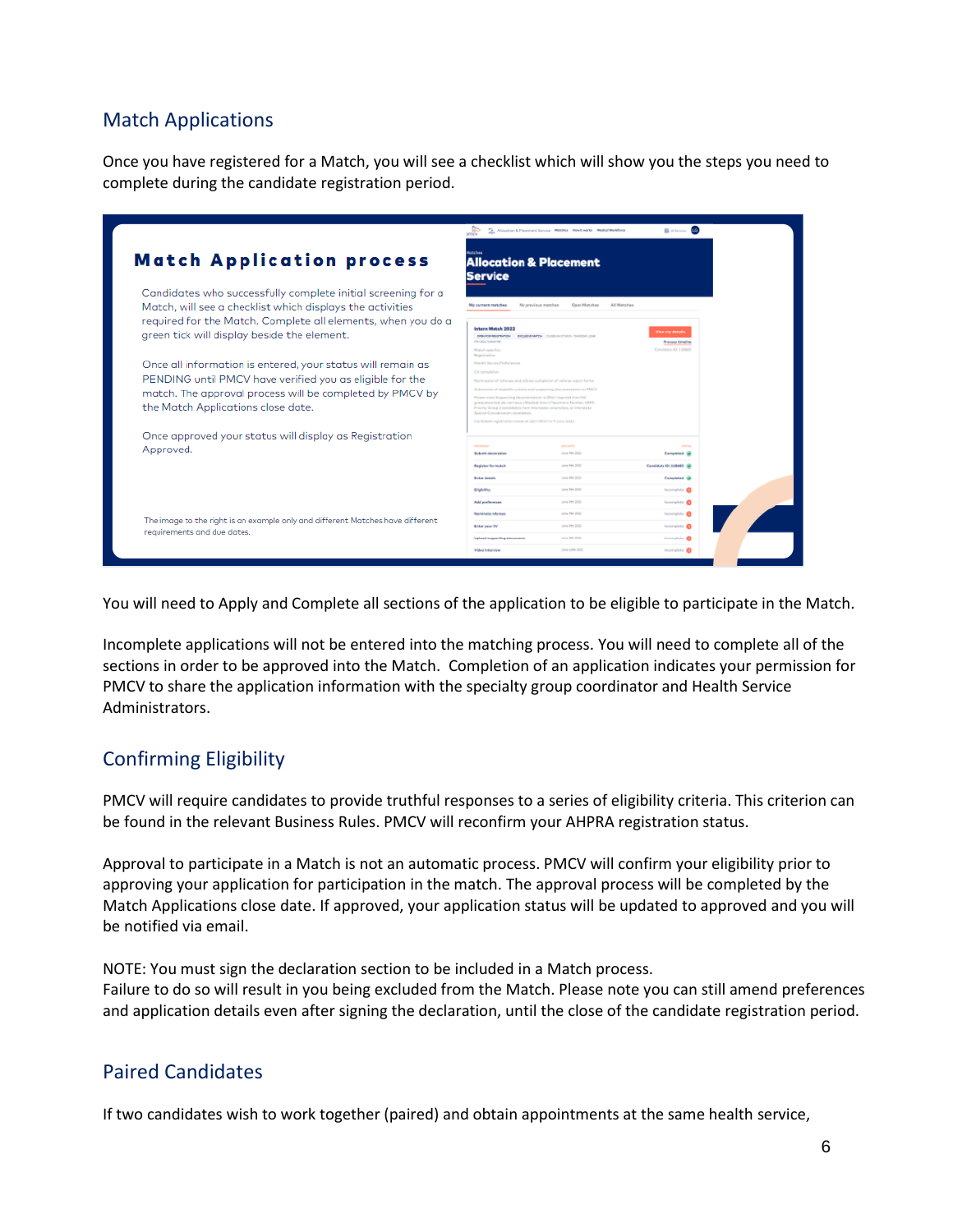candidates are advised to first discuss this matter with the Manager of the Medical Workforce Unit of the health services concerned. It is important that both candidates state this quite clearly on the application forms to any health service in which they wish to be matched.

A candidate wishing to be considered as a paired candidate must:

- Tick Yes under "Do you wish to be a paired candidate"
- Enter the Candidate ID, Surname of the person you wish to pair with
- Have identical preference listings (i.e., same positions in the same order)

#### <span id="page-7-0"></span>Nominate Referees

The PMCV has a centralised referee collection and distribution process within the APS website. All hospitals/health services participating in the Advanced Skills Matching Service have agreed to use a standardised Referee Assessment Form. To participate in the Matching Service, please ensure you nominate appropriate referees, and your referees have completed their reports before the due date.

Referee Assessment Forms are submitted via the APS. Please refer to each match regarding the required number of referees for each match.

Once the Referee submits the online form, both you and your Referee automatically receive an email to indicate the form has been successfully submitted.

There is also a notice on your APS account to indicate whether a Referee has completed the form from the dashboard. In addition, you can click into that section to view the status.

| <b>Business Rules for further information.</b>                                                                                    |                                       |                              |                   | Each Match will stipulate the required number of referees and the qualifications required. Please read the Match                               |
|-----------------------------------------------------------------------------------------------------------------------------------|---------------------------------------|------------------------------|-------------------|------------------------------------------------------------------------------------------------------------------------------------------------|
| <b>Your referees</b>                                                                                                              |                                       |                              |                   |                                                                                                                                                |
| Removing a referee<br>Referees con only be removed by PMCY stoff.<br>Please contast PMCY stuff to remove any designated referees. |                                       |                              | <b>Contast us</b> | When nominating a referee via the APS, you will need to<br>know the following information:<br>· Referees title                                 |
| <b>PERMIT</b><br>Dr Jane Doe<br>meredith.soldatoxic@gmail.com<br>5t Vincent                                                       | <b>WARRING WITH FLIGHT</b><br>PENDING | <b><i>ESPORT</i></b><br>Edit |                   | • Full Name<br>. Phone Number<br>• Current email address (it is vital this is recorded<br>accurately, please reconfirm with referee if unsure) |
| <b>A/Prof Tom Jones</b><br>meredith.soldatpsic+1@gmail.com                                                                        | PENDING                               | 848                          |                   | • Position Held<br>• Health Service where referee is currently employed                                                                        |
| Gollanzt                                                                                                                          |                                       |                              |                   |                                                                                                                                                |

Please note you CANNOT nominate more than the maximum number of referees as indicated in the relevant Business Rules. Therefore, please consider your choice of referees carefully.

PMCV do not chase up referees to complete the Referee Assessment Form, it is your responsibility to ensure your nominated referees complete the form on time. Some emails can be lost to spam filters etc. Please check with your nominated referees directly to ensure they have received the email. The system will automatically